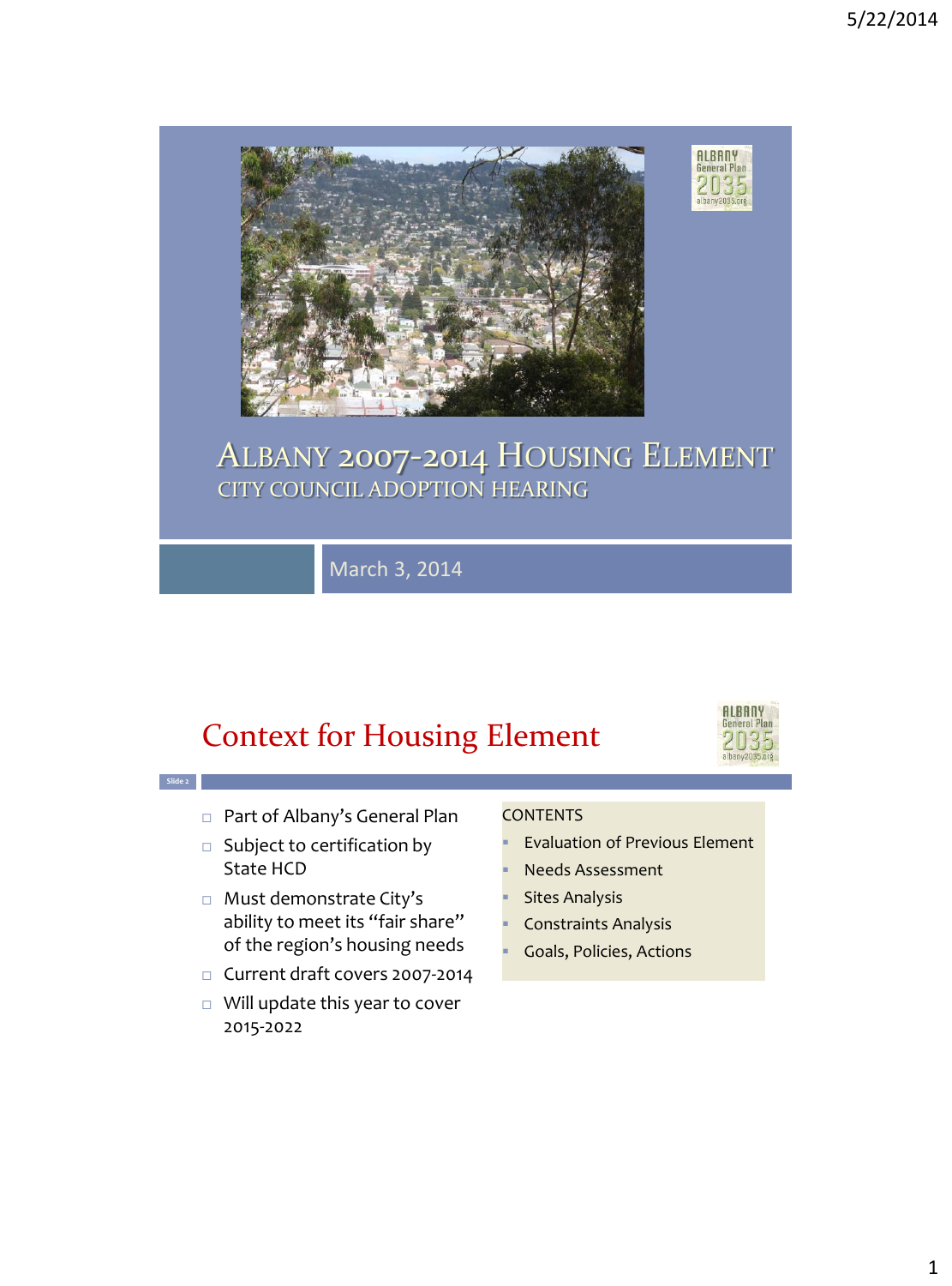### Housing Element Timeline



- □ 2007-09: work initiated; first draft completed and reviewed
- May-Oct 2013: second draft completed ■ Four P&Z study sessions, Council discussion, "Town Meeting"
- □ Oct 25-Dec 26: HCD Review of second draft
- □ Jan 22: P&Z Study Session on responses to HCD comments
- □ Jan 31: Revised document, IS/MND published
- □ Feb 12: Planning and Zoning Commission hearing
- □ March 3: Council hearing

**Slide 3**

### Regional Housing Needs Allocation



- $\Box$  City must demonstrate it has capacity for:
	- $\Box$  117 above moderate income units
	- 52 moderate income units
	- **0** 43 low income units
	- $\Box$  64 very low income units
- □ Development from 2007-2013 subtracted from above numbers to yield adjusted totals
- $\Box$  Focus is on capacity for the low and very low income units
- $\Box$  Element identifies sites capable of supporting 170 low/ very low income units (without rezoning)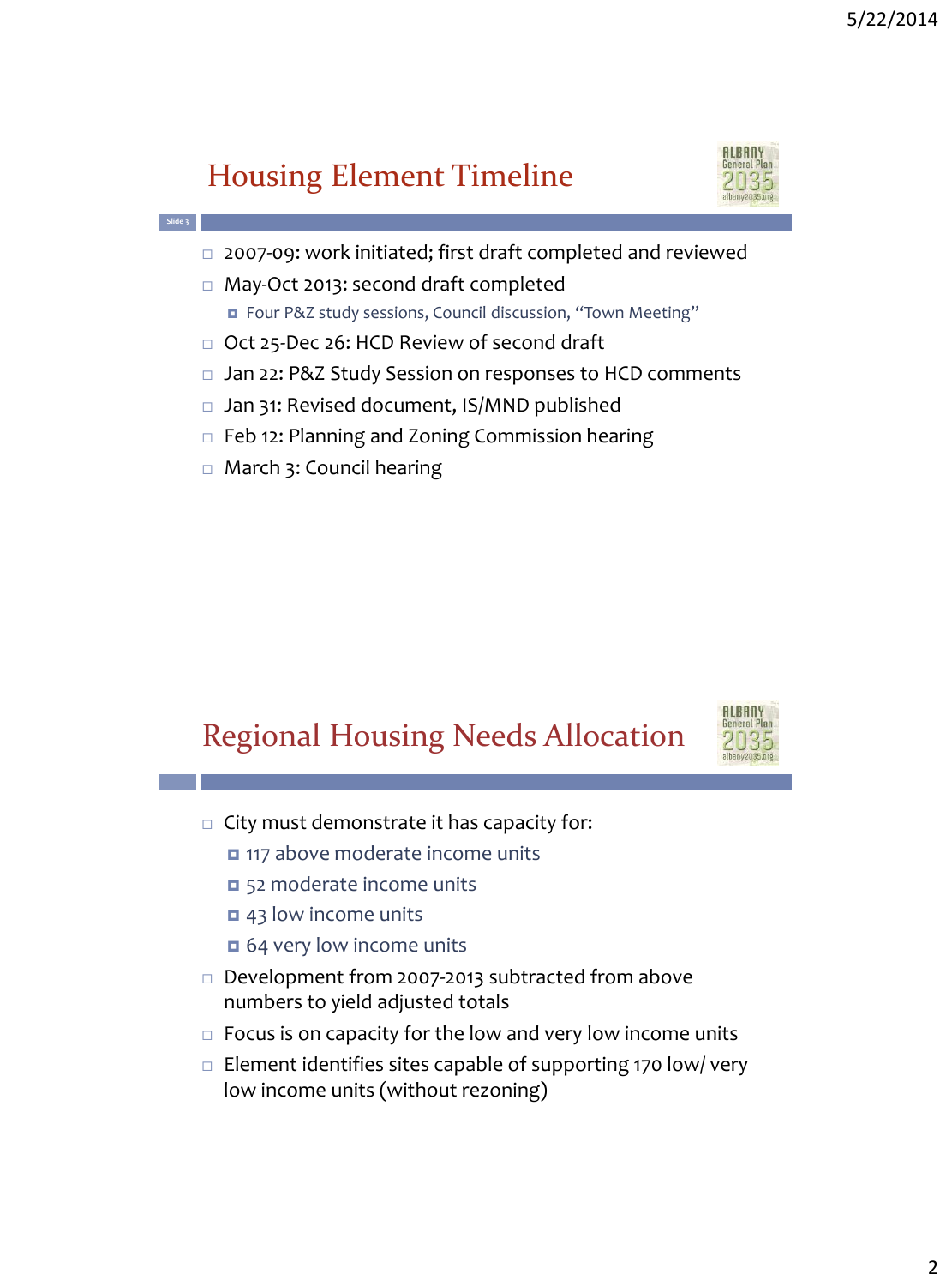# Albany's Housing Goals

**Slide 5**



- 1. Preserve, maintain, improve existing housing stock
- 2. Provide a variety of housing types, densities, designs, and prices
- 3. Expand housing options for persons with special needs
- 4. Reduce constraints to housing production
- 5. Promote equal access to housing

#### Key Housing Element Actions



#### **Slide 6** □ Zoning changes

- Minimum densities in SC and SPC
- Clarify parking requirements for 2nd units and allow in R-2
- **Eliminate use permit requirement for multi-family in R-4**
- **n** Limited allowance for ground floor residential in SPC
- □ Public information and outreach to residents, commercial property owners, and non-profit developers
- $\Box$  Fee reduction policy for affordable housing
- □ Survey of second unit rents
- $\Box$  Create affordable housing fund
- □ Formalize lot consolidation procedures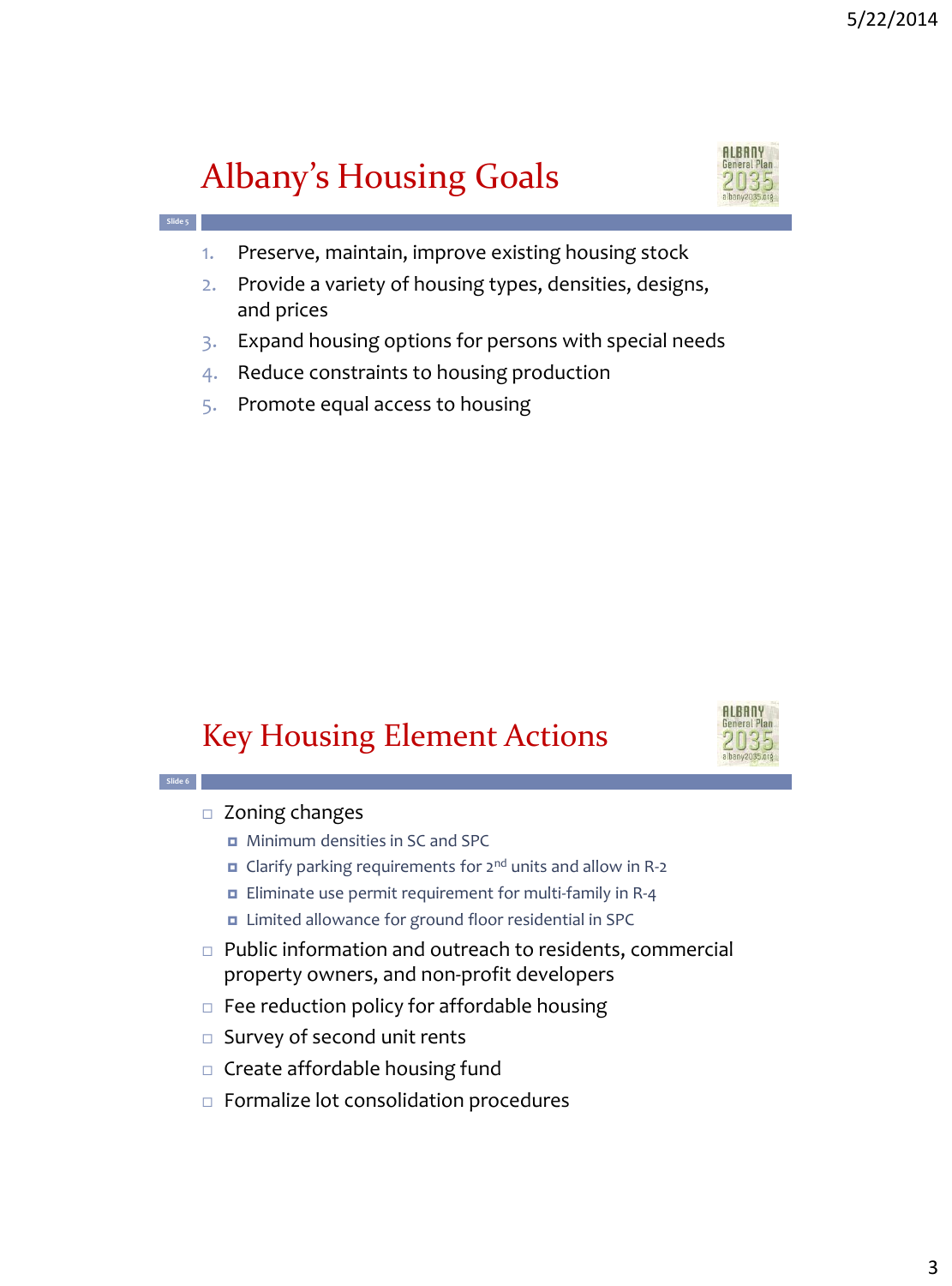## CEQA Compliance

**Slide 7**



- □ Housing Element is a project under CEQA
- □ No land use or zoning map changes proposed
- $\Box$  Incentivizing and encouraging housing on commercial sites could have secondary effects
- $\Box$  Initial Study compares commercial buildout with mixed use/residential buildout on SPC/SC sites
- □ Potential air quality and hydrology impacts require mitigation
- $\Box$  Standard conditions of approval will apply to development on housing sites to address potential impacts

#### Summary of Staff Report Attachments





- 
- □ Documentation of site availability in 1999-2006
- □ Initial Study/Mitigated Negative Declaration